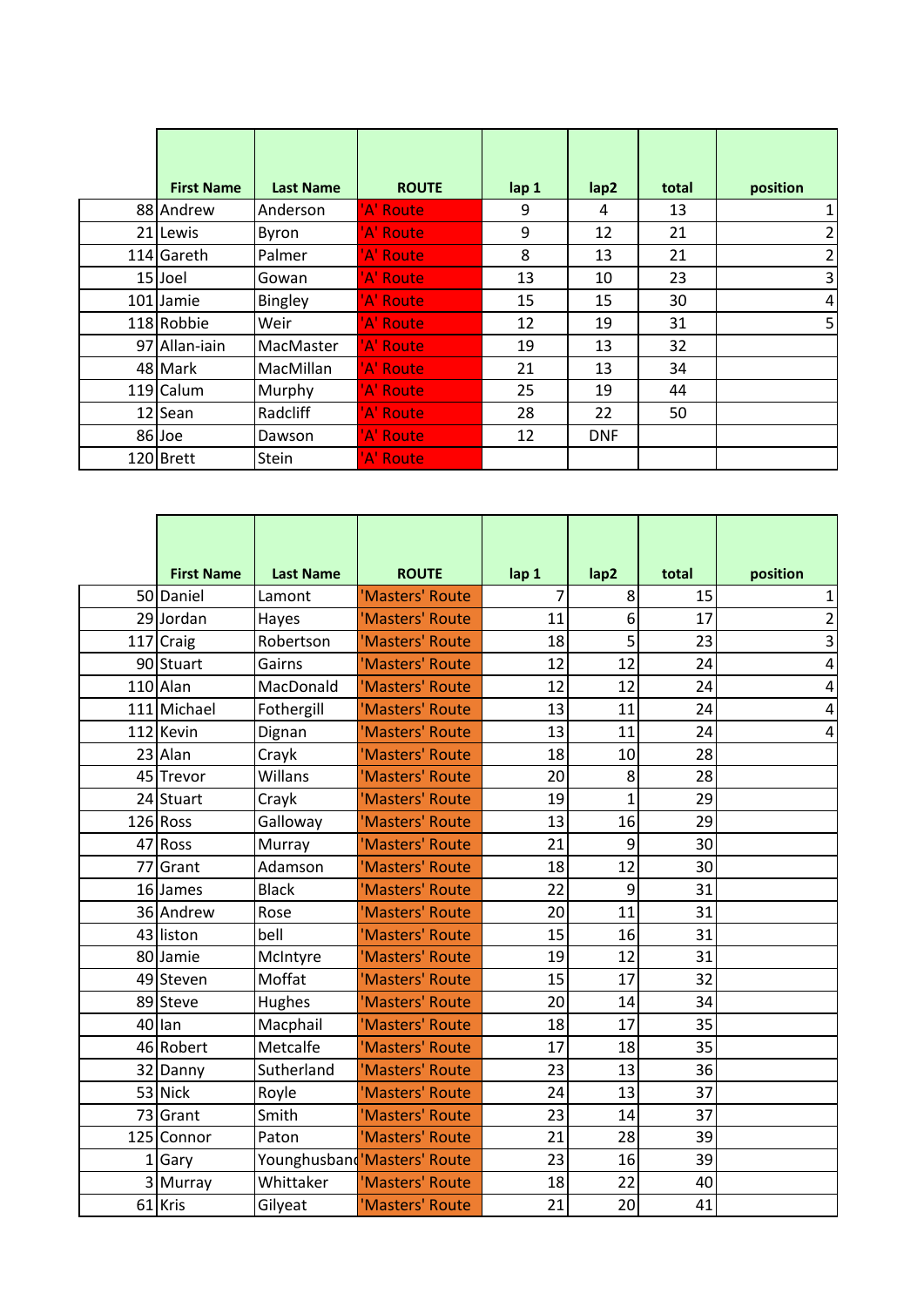| 30 Gavin     | Johnston       | 'Masters' Route | 20         | 21 | 41         |  |
|--------------|----------------|-----------------|------------|----|------------|--|
| 99 Sandy     | George         | 'Masters' Route | 19         | 22 | 41         |  |
| 4 Callum     | Gammie         | 'Masters' Route | 20         | 22 | 42         |  |
| 44 lewis     | bell           | 'Masters' Route | 20         | 22 | 42         |  |
| 31 Ricky     | Mair           | 'Masters' Route | 23         | 20 | 43         |  |
| 38 Andrew    | McDonald       | 'Masters' Route | 30         | 16 | 46         |  |
| 65 Jack      | Varty          | 'Masters' Route | 25         | 21 | 46         |  |
| $102$ Neil   | Wilson         | 'Masters' Route | 25         | 25 | 50         |  |
| 54 Francis   | Nicholson      | 'Masters' Route | 32         | 19 | 51         |  |
| 52 john      | garth jnr      | 'Masters' Route | 24         | 28 | 52         |  |
| 113 Patrick  | Palmer         | 'Masters' Route | 27         | 27 | 54         |  |
| 63 Alfie     | Watson         | 'Masters' Route | 39         | 17 | 56         |  |
| 98 Calum     | Easson         | 'Masters' Route | 27         | 30 | 57         |  |
| 66 Barry     | Watson         | 'Masters' Route | 33         | 26 | 59         |  |
| 9 Chris      | Moir           | 'Masters' Route | 35         | 25 | 60         |  |
| 41 Archie    | <b>Bremner</b> | 'Masters' Route | 37         | 25 | 62         |  |
| 33 Kevin     | White          | 'Masters' Route | 35         | 29 | 64         |  |
| 8 Graeme     | Wilson         | 'Masters' Route | 38         | 29 | 67         |  |
| 51 john      | garth snr      | 'Masters' Route | 35         | 34 | 69         |  |
| 62 Kevin     | Chapman        | 'Masters' Route | 31         | 40 | 71         |  |
| 95 Robert    | Paterson       | 'Masters' Route | 43         | 28 | 71         |  |
| 127 Aaron    | Hain           | 'Masters' Route | 44         | 28 | 72         |  |
| 25 Colin     | <b>Barrie</b>  | 'Masters' Route | 41         | 35 | 76         |  |
| 109 David    | Vass           | 'Masters' Route | 31         | 45 | 76         |  |
| $2$ Tam      | Hain           | 'Masters' Route | 46         | 31 | 77         |  |
| 5 Brogan     | <b>Bursill</b> | 'Masters' Route | 38         | 43 | 81         |  |
| 116 Thomas   | Weir           | 'Masters' Route | 37         | 46 | 83         |  |
| 76 Brian     | Dowell         | 'Masters' Route | 47         | 40 | 87         |  |
| 94 Sam       | O'Donoghue     | 'Masters' Route | 47         | 53 | 100        |  |
| 78 Ross      | Macdonald      | 'Masters' Route | 53         | 48 | 101        |  |
| 35 Matthew   | Giblin         | 'Masters' Route | 61         |    | <b>DNF</b> |  |
| 42 Scott     | Gordon         | 'Masters' Route | 23         |    | <b>DNF</b> |  |
| 81 Evan      | Macdonald      | 'Masters' Route |            |    | <b>DNF</b> |  |
| 83 Chris     | Weir           | 'Masters' Route |            |    | <b>DNF</b> |  |
| 91 Tony      | Mower          | 'Masters' Route |            |    | <b>DNF</b> |  |
| 93 Douglas   | Paton          | 'Masters' Route |            |    | <b>DNF</b> |  |
| 108 Gordon   | Murray         | 'Masters' Route |            |    | <b>DNF</b> |  |
| 121 Michael  | McNiven        | 'Masters' Route |            |    | <b>DNF</b> |  |
| 128 Alastair | Millar         | 'Masters' Route |            |    | <b>DNF</b> |  |
| 13 Jonathon  | Hughes         | 'Masters' Route |            |    |            |  |
| 19 Euan      | Sim            | 'Masters' Route |            |    |            |  |
| 20 Robert    | James          | 'Masters' Route |            |    |            |  |
| 55 Alfie     | Royle          | 'Masters' Route |            |    |            |  |
| 58 Nick      | Royle          | 'Masters' Route |            |    |            |  |
| 60 Glen      | Quinn          | 'Masters' Route | <b>DNF</b> |    |            |  |
| 79 Grant     | Macallister    | 'Masters' Route |            |    |            |  |
| 85 Lewis     | Macdonald      | 'Masters' Route |            |    |            |  |
| 107 Jamie    | Reid           | 'Masters' Route |            |    |            |  |